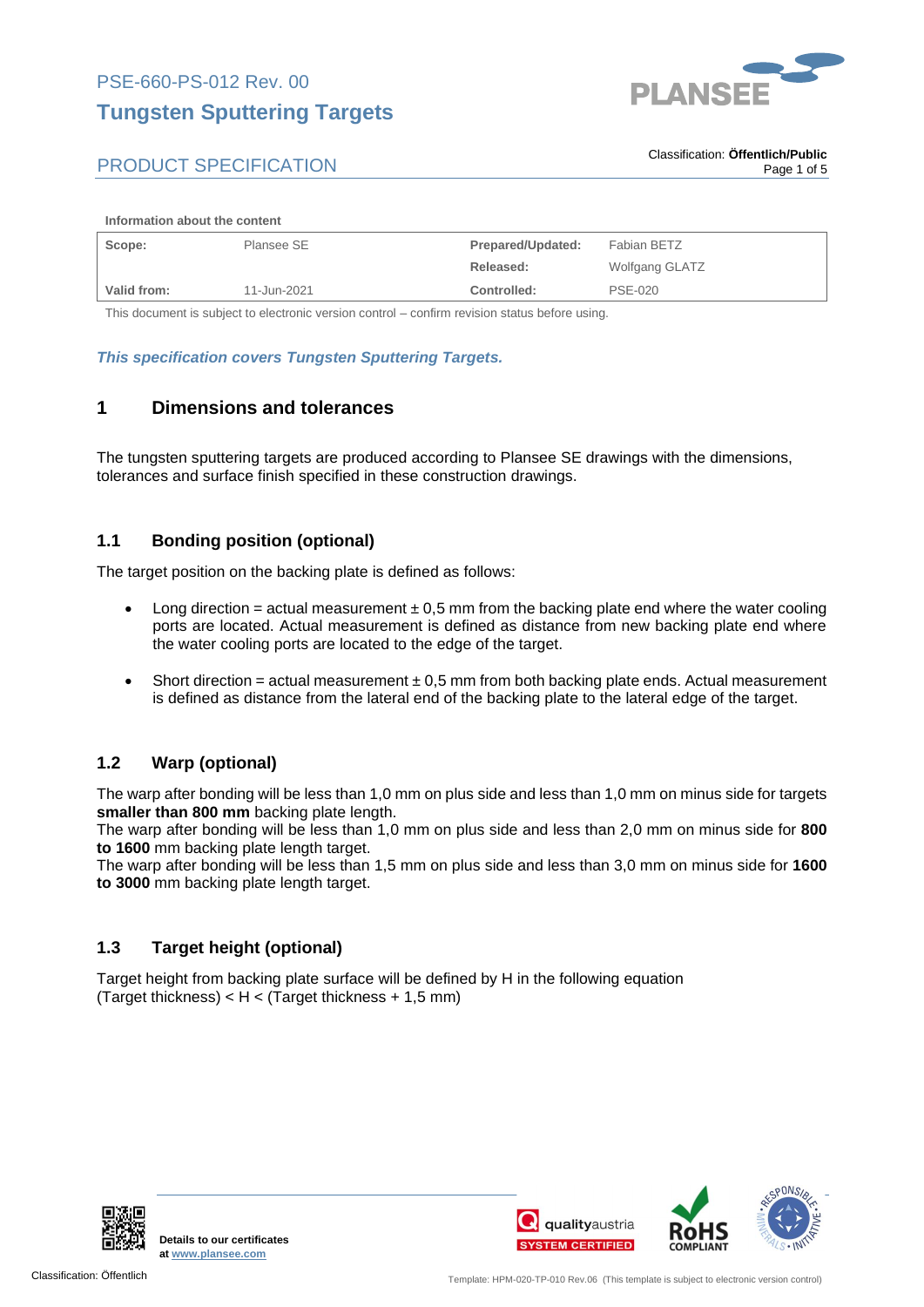

. Classification: **Öffentlich/Public** Page 2 of 5

## **2 Physical and mechanical product properties**

**Guaranteed Density:**  $\geq 99.5$  % (theoretical density is 19.3 g/cm<sup>3</sup>)

**Bonding ratio:**  $A \ge 95.0$  % (the largest single void will be less than 36 cm<sup>2</sup>)

a) Optional for bonded version

#### **2.1 Surface condition**

**Appearance:** According to the drawing the specified areas of the target and / or the backing plate are blasted.

The targets will have no cracks, abrasions and discoloration.



**Details to our certificates at [www.plansee.com](https://www.plansee.com/de.html)**



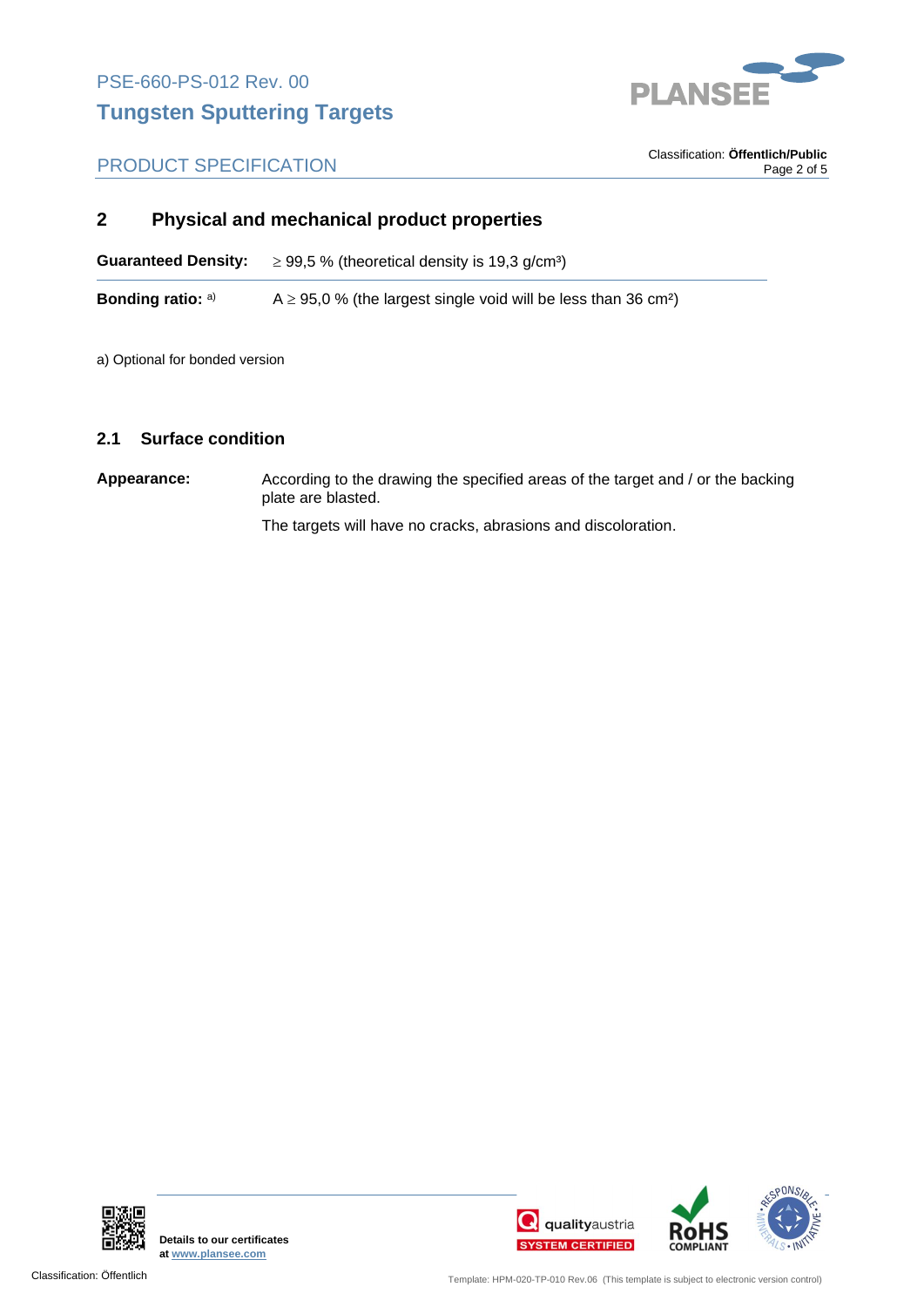**Tungsten Sputtering Targets**



## PRODUCT SPECIFICATION

. Classification: **Öffentlich/Public** Page 3 of 5

## **3 Chemical composition**

|                                                       | <b>Plansee</b>                   |                   | <b>EU-Directive</b>                                                                                                                                                                                                                                                                                                                                                                                                                                                        |
|-------------------------------------------------------|----------------------------------|-------------------|----------------------------------------------------------------------------------------------------------------------------------------------------------------------------------------------------------------------------------------------------------------------------------------------------------------------------------------------------------------------------------------------------------------------------------------------------------------------------|
| <b>Main and Minor</b><br><b>Components</b>            | Min. Content [%]                 |                   | RoHS <sup>a)</sup>                                                                                                                                                                                                                                                                                                                                                                                                                                                         |
| W                                                     | 99.97 % b)                       |                   |                                                                                                                                                                                                                                                                                                                                                                                                                                                                            |
| <b>Impurities</b>                                     | Max. Values [µg/g] <sup>c)</sup> |                   | <b>Max. Values</b>                                                                                                                                                                                                                                                                                                                                                                                                                                                         |
|                                                       | <b>Typical</b>                   | <b>Guaranteed</b> | $[$ µg/g] $c)$                                                                                                                                                                                                                                                                                                                                                                                                                                                             |
| Al                                                    | $\mathbf 1$                      | 15                |                                                                                                                                                                                                                                                                                                                                                                                                                                                                            |
| Cu                                                    | $\mathbf{1}$                     | 10                |                                                                                                                                                                                                                                                                                                                                                                                                                                                                            |
| Fe                                                    | 8                                | 30                |                                                                                                                                                                                                                                                                                                                                                                                                                                                                            |
| Mo                                                    | 12                               | 100               |                                                                                                                                                                                                                                                                                                                                                                                                                                                                            |
| Ni                                                    | $\overline{2}$                   | 20                | $\frac{1}{2} \left( \frac{1}{2} \right) \left( \frac{1}{2} \right) \left( \frac{1}{2} \right) \left( \frac{1}{2} \right) \left( \frac{1}{2} \right) \left( \frac{1}{2} \right) \left( \frac{1}{2} \right) \left( \frac{1}{2} \right) \left( \frac{1}{2} \right) \left( \frac{1}{2} \right) \left( \frac{1}{2} \right) \left( \frac{1}{2} \right) \left( \frac{1}{2} \right) \left( \frac{1}{2} \right) \left( \frac{1}{2} \right) \left( \frac{1}{2} \right) \left( \frac$ |
| Si                                                    | $\mathbf 1$                      | 10                | $\overline{a}$                                                                                                                                                                                                                                                                                                                                                                                                                                                             |
| $\mathsf C$                                           | 6                                | 30                |                                                                                                                                                                                                                                                                                                                                                                                                                                                                            |
| ${\sf N}$                                             | 1                                | 5                 |                                                                                                                                                                                                                                                                                                                                                                                                                                                                            |
| $\circ$                                               | $\overline{2}$                   | 20                | $\blacksquare$                                                                                                                                                                                                                                                                                                                                                                                                                                                             |
| Cd                                                    | $\mathbf{1}$                     | 5                 | 100                                                                                                                                                                                                                                                                                                                                                                                                                                                                        |
| $Hg^{d}$                                              |                                  | 1                 | 1000                                                                                                                                                                                                                                                                                                                                                                                                                                                                       |
| Pb                                                    | 1                                | 5                 | 1000                                                                                                                                                                                                                                                                                                                                                                                                                                                                       |
| Cr (VI)                                               |                                  |                   | 1000                                                                                                                                                                                                                                                                                                                                                                                                                                                                       |
| Organic Impurities<br>(e.g. PBB, PBDE,<br>PFOS, PFOA) | $-$ **)                          | $-$ **)           | 1000                                                                                                                                                                                                                                                                                                                                                                                                                                                                       |

- a) EU-directives 2015/863/EU, 2011/65/EU and 2000/53/EC.
- b) Metallic purity without Mo
- c)  $\mu q/q \triangleq$  ppm (mass fraction)
- d) Initial value / first-up
- \*\*) The presence of Cr (VI) and organic impurities can definitely be excluded because of the production process (multiple heat treatments at temperatures above 1000  $^{\circ}$ C in H<sub>2</sub>-atmosphere.

The chemical composition is checked by means of random sampling. The sampling inspection plan, analysis and evaluation methods are determined in the internal instruction PSE-020-WI-003. The application of the measured values for the chemical analysis is defined in PSE-680-WI-001.

*Remarks:* The specified physical and chemical characteristics are disclosed not regarding measurement accuracy.



**Details to our certificates at [www.plansee.com](https://www.plansee.com/de.html)**



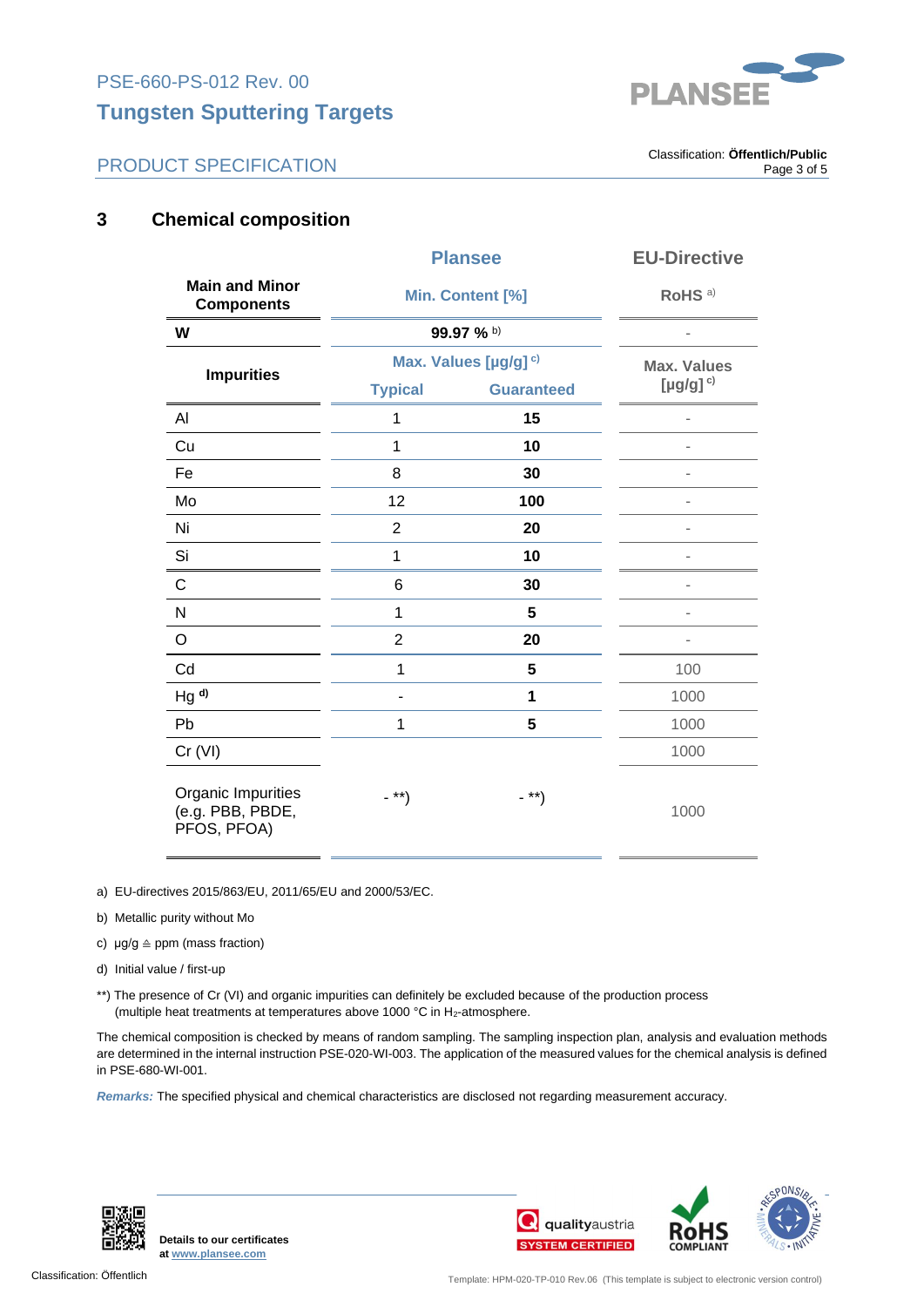

## **4 Packaging, labelling, storage and certification**

### **4.1 Packaging, labelling and storage**

*Standard individual packing:* The target is vacuum-sealed in a vinyl pack, which is put into a transportation box. Alternative customized packaging available.

#### *Each package will be provided with a label with the following information:*

| producer's name:                     | Plansee SE |
|--------------------------------------|------------|
| product description incl. dimension: | WxLxH      |
| part number:                         |            |
| order number:                        |            |
| batch number:                        |            |
| weight:                              | kg         |

**The targets must be kept in a dry place and protected from mechanical damage.** The shelf time for the vacuum-packed targets shall be 6 months from the shipping date under the following storage conditions <sup>a)</sup>. However, the customer is recommended to use the targets within 3 months.

a) **Storage conditions: temperature: 22 ± 4 °C; relative humidity of the air: ≤ 50 %; atmospheric pressure: approx. 1000 mbar.**

### **4.2 Inspection documents**

All targets manufactured by Plansee SE will be certified including the following information:

#### **4.2.1 Identification**

The order number, target batch number and target number are indicated.

#### **4.2.2 Chemical composition**

Inspection certificate 2.2. according to EN 10204:2004.

An inspection certificate 3.1. according to EN 10204:2004 with test results related to the particular production batch (chemical elements see section 3) can be provided upon customer's request (have to be defined when ordering). Extra costs will be charged.

#### **4.2.3 Dimensions**

Actual values of length [mm], width [mm] and thickness [mm] of the sputtering target.

#### **4.2.4 Weight**

Actual measured value [kg].